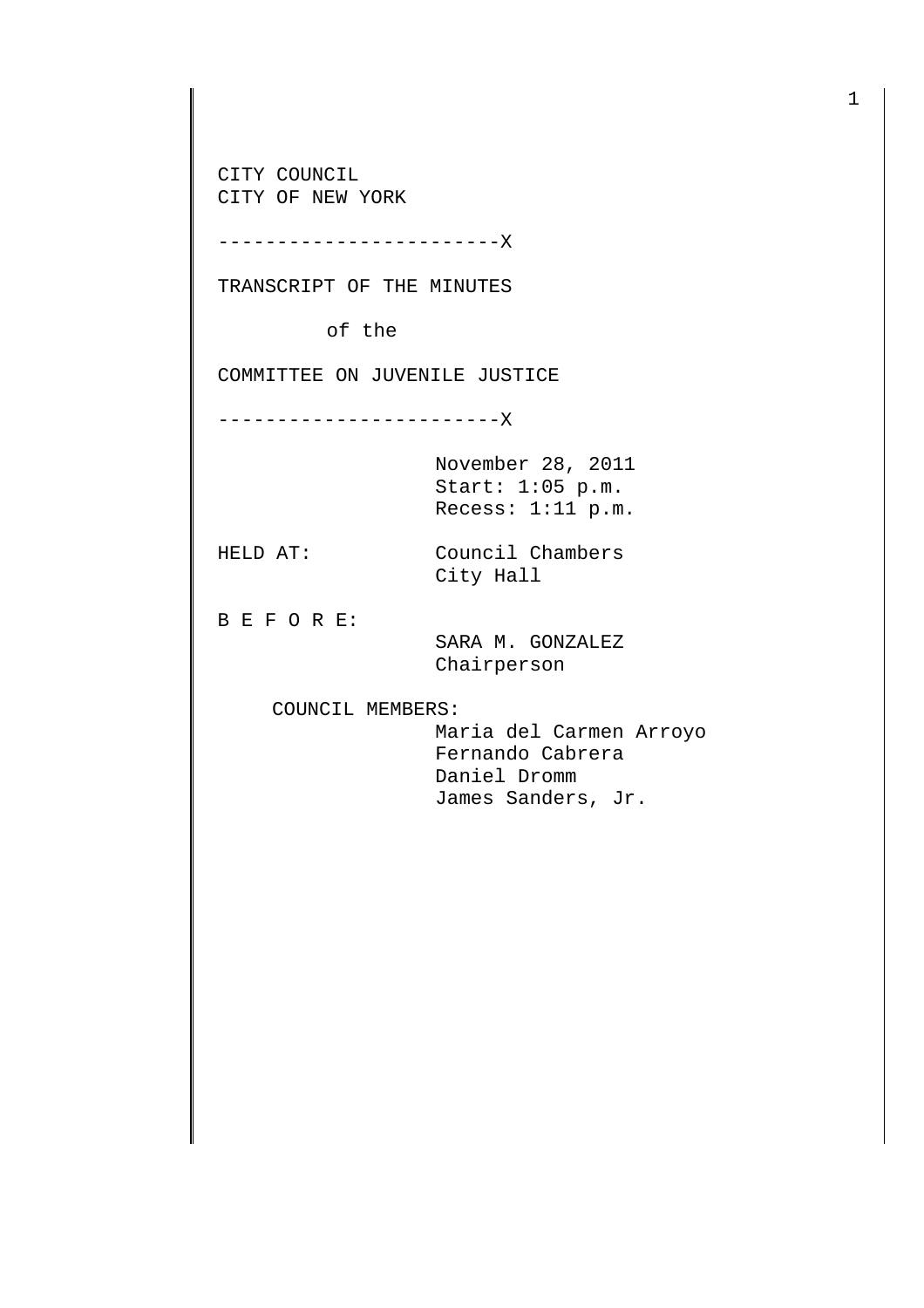| $\mathbf 1$    | $\overline{2}$<br>COMMITTEE ON JUVENILE JUSTICE    |
|----------------|----------------------------------------------------|
| $\overline{a}$ | CHAIRPERSON GONZALEZ: --Levin.                     |
| 3              | Today's meeting is basically to vote on resolution |
| 4              | 1067. Again, I'm chairperson council member Sara   |
| 5              | Gonzalez to Juvenile Justice Committee. Today's    |
| 6              | date again is November 28, 2011. We are here       |
| 7              | today to vote on resolution 1067, which was co-    |
| 8              | introduced by my colleague Crowley and I.          |
| 9              | Resolution 1067 supports New York State chief      |
| 10             | judge, Jonathan Lippman's call on the New York     |
| 11             | State Legislature to pass and the governor to sign |
| 12             | legislation raising the age of criminal            |
| 13             | responsibility for a non violent offenses to 18    |
| 14             | and permit the cases of 16 and 17 year olds        |
| 15             | charged with such offenses to be adjudicated in    |
| 16             | the family court rather than the adult criminal    |
| 17             | justice system. Before we vote on this             |
| 18             | resolution, I would like to take a minute to thank |
| 19             | all the people I have partnered with over the      |
| 20             | years that I have chaired this Juvenile Justice    |
| 21             | Committee, particularly ACS executive deputy       |
| 22             | commissioner Larry Bushing [phonetic], ex-         |
| 23             | commissioner John Mattingly [phonetic] for their   |
| 24             | work in closing Bridge's [phonetic] Detention      |
| 25             | Center and New York Supreme Court judge Edualdo    |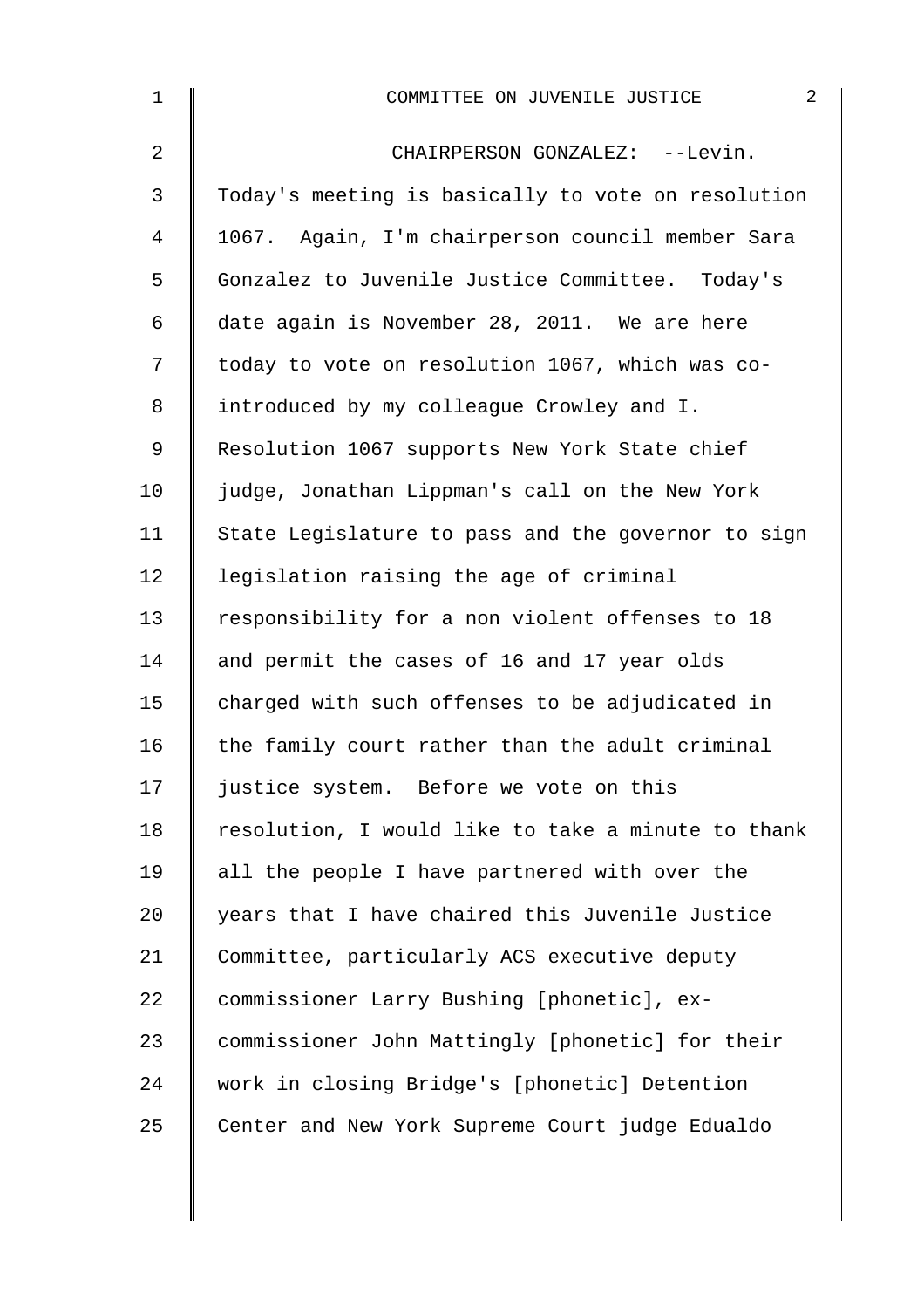| $\mathbf 1$    | 3<br>COMMITTEE ON JUVENILE JUSTICE                 |
|----------------|----------------------------------------------------|
| $\overline{2}$ | Padro [phonetic] for his role in overseeing ACS'   |
| 3              | PATH [phonetic] program. In addition, I would      |
| 4              | like to thank Al Siegel [phonetic] and Judge       |
| 5              | Calabresi [phonetic] for their work at the Center  |
| 6              | for Court Innovation in Red Hook, Brooklyn, as     |
| 7              | well as to all the advocates that have tirelessly  |
| 8              | fought for the rights of our incarcerated youth.   |
| 9              | Thank you to chief judge Jonathan Lippman for      |
| 10             | championing the fair treatment of New York's       |
| 11             | juveniles by calling for 16 and 17 year olds       |
| 12             | charged with less serious crimes to have their     |
| 13             | cases adjudicated by the New York State Family     |
| 14             | Court. Lastly, I would like to thank Juvenile      |
| 15             | Justice Committee staff, Peggy Chan [phonetic]--   |
| 16             | thank you, Peggy--and William Hongach [phonetic]-- |
| 17             | thank you, William--for their dedication on issues |
| 18             | pertaining to New York City's juveniles and their  |
| 19             | work in drafting resolution 1067. I urge my        |
| 20             | colleagues to vote yes on resolution 1067 and      |
| 21             | would now like to ask the clerk to open the roll   |
| 22             | for vote. And I also just want to say thank you    |
| 23             | to my colleagues for joining me--Fernando Cabrera, |
| 24             | council member and also Dromm. Thank you. Let's    |
| 25             | Where's the clerk?<br>vote.                        |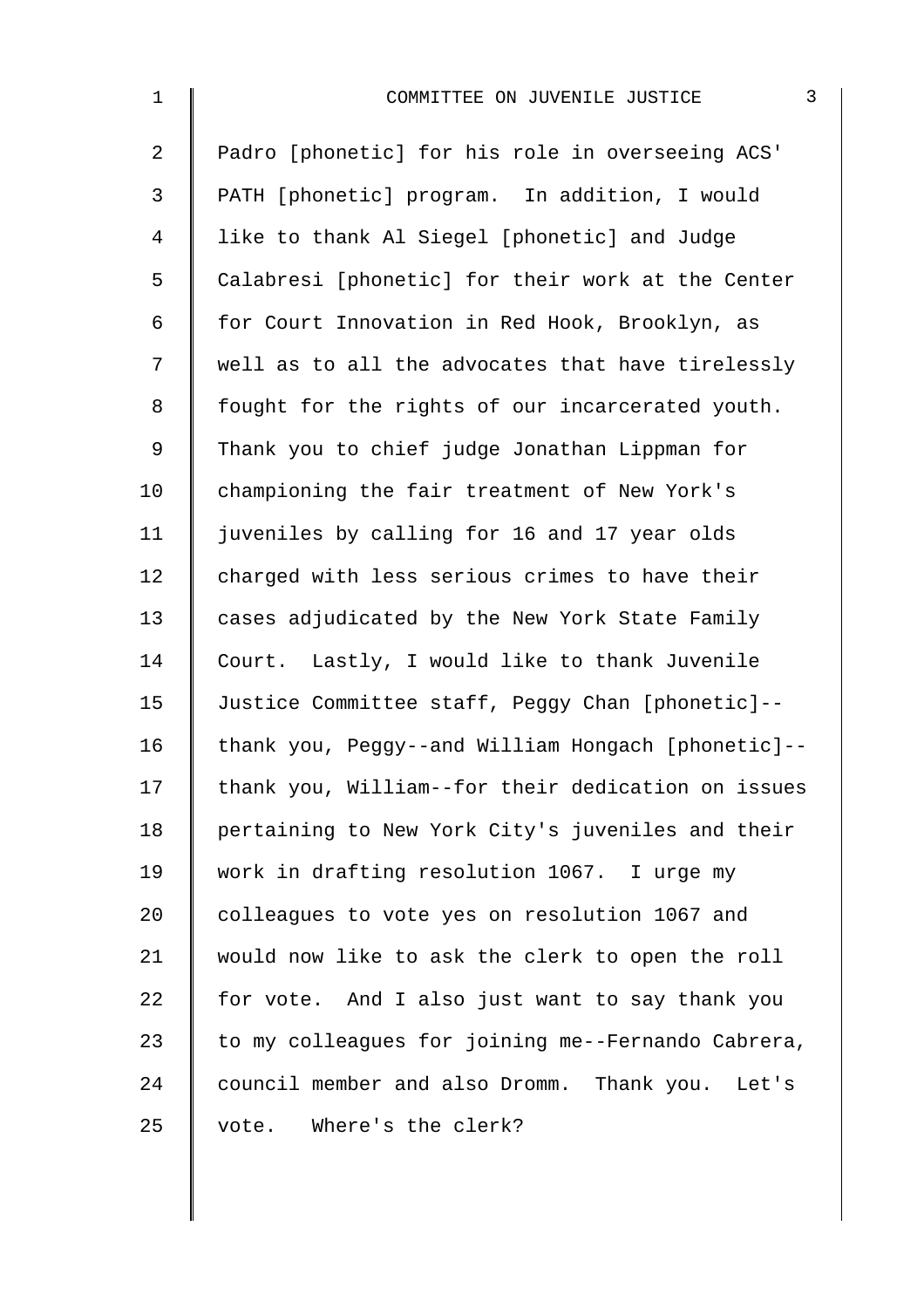| 1              | 4<br>COMMITTEE ON JUVENILE JUSTICE                 |
|----------------|----------------------------------------------------|
| $\overline{2}$ | [background conversation]                          |
| 3              | COUNCIL MEMBER DROMM: Thank you                    |
| 4              | very much, Madam Chair. I appreciate this          |
| 5              | opportunity to speak on this piece of legislation. |
| 6              | I know that you've worked very hard and this must  |
| 7              | be a victorious day for you to see this happen.    |
| 8              | This resolution is particularly important because  |
| $\mathsf 9$    | it is a common sense approach to a problem that    |
| 10             | has been plaguing our juvenile justice system for  |
| 11             | a long period of time. It is a much more humane    |
| 12             | way to treat our juvenile offenders by placing     |
| 13             | them in family court, and it is a cost saving      |
| 14             | benefit to it as well. That's why I think that     |
| 15             | Judge Lippman's decision to support this and to go |
| 16             | along with this is so very important. Often times  |
| 17             | our young people get caught up in a juvenile       |
| 18             | justice system that treats them as adults and they |
| 19             | get lost. They come out worse off than when they   |
| 20             | went in and I think that with the passage of the   |
| 21             | legislation on the state level, which we hope will |
| 22             | happen soon, we're going to see a reform in the    |
| 23             | court system that has been long overdue. I'd like  |
| 24             | to thank you for leadership on this. I look        |
| 25             | forward to voting on this in a moment.             |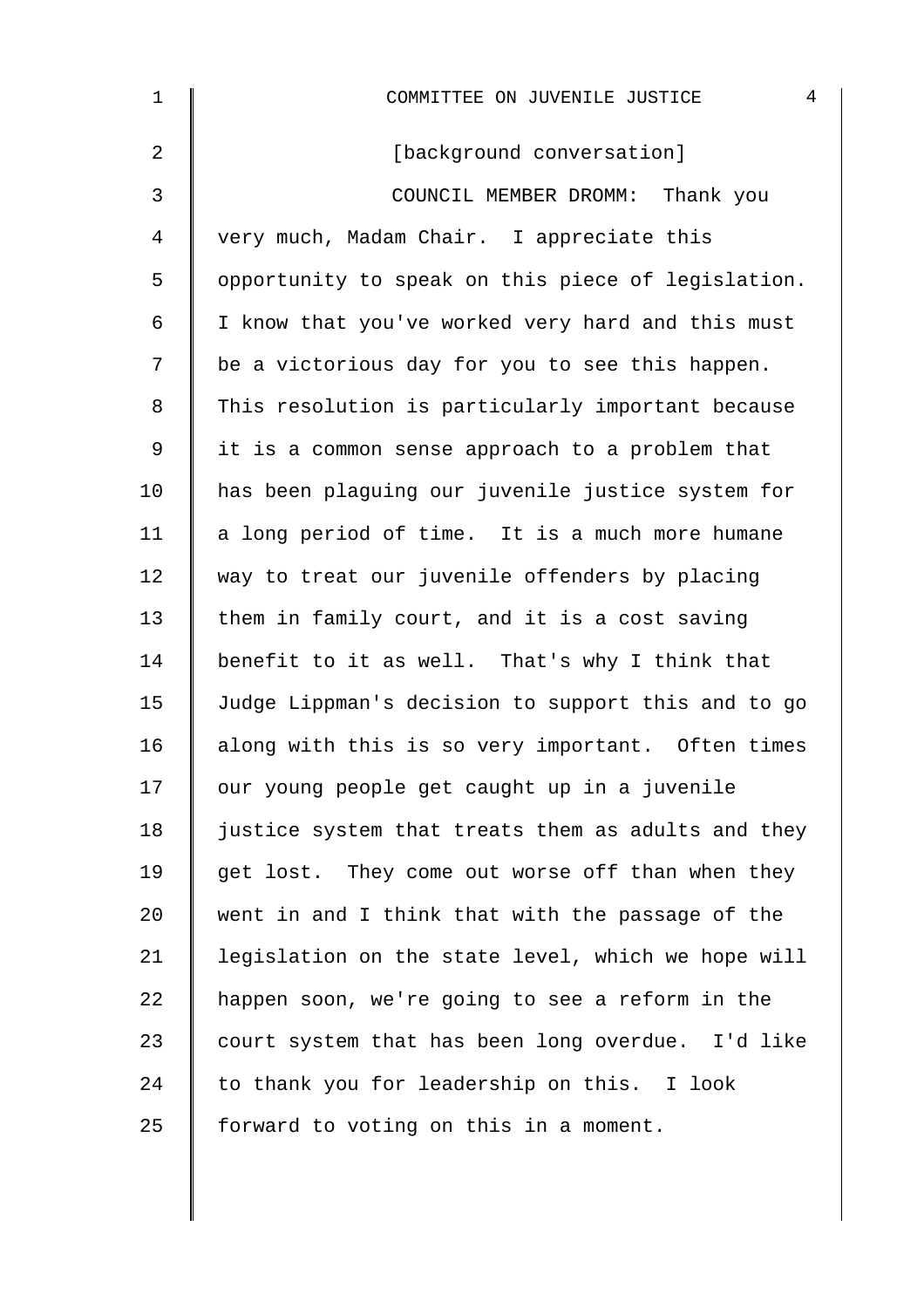| 5<br>COMMITTEE ON JUVENILE JUSTICE                 |
|----------------------------------------------------|
| CHAIRPERSON GONZALEZ: Thank you.                   |
| Also, I would like to just say as Chair of the     |
| Juvenile Justice Committee, I do want to thank a   |
| few other folks. This is a really big day for the  |
| Committee, for the city, for the children. It is   |
| important, as you said, that we look at children   |
| and understand that they do deviate from their     |
| characters and they do make mistakes, and looking  |
| at that, we have to prepare and have productive    |
| futures--alternatives to incarceration and not put |
| them on the road to a criminal career, I do        |
| believe this is a really incredible piece of       |
| legislation. I do urge the governor and the        |
| legislature to pass on their end so that we can    |
| continue to support our children, who are the      |
| future of tomorrow. I also want to say to our      |
| Speaker, Christine Quinn, thank you for her        |
| leadership in this. Thank you to all the staff     |
| that prepared this besides my team here, which I   |
| already mentioned. I also would like to say that   |
| finally juvenile justice is on the map. I want to  |
| say to Mayor Bloomberg, thank you.                 |
| COMMITTEE CLERK: William Martin,                   |
| Committee Clerk. Roll call vote in the Committee   |
|                                                    |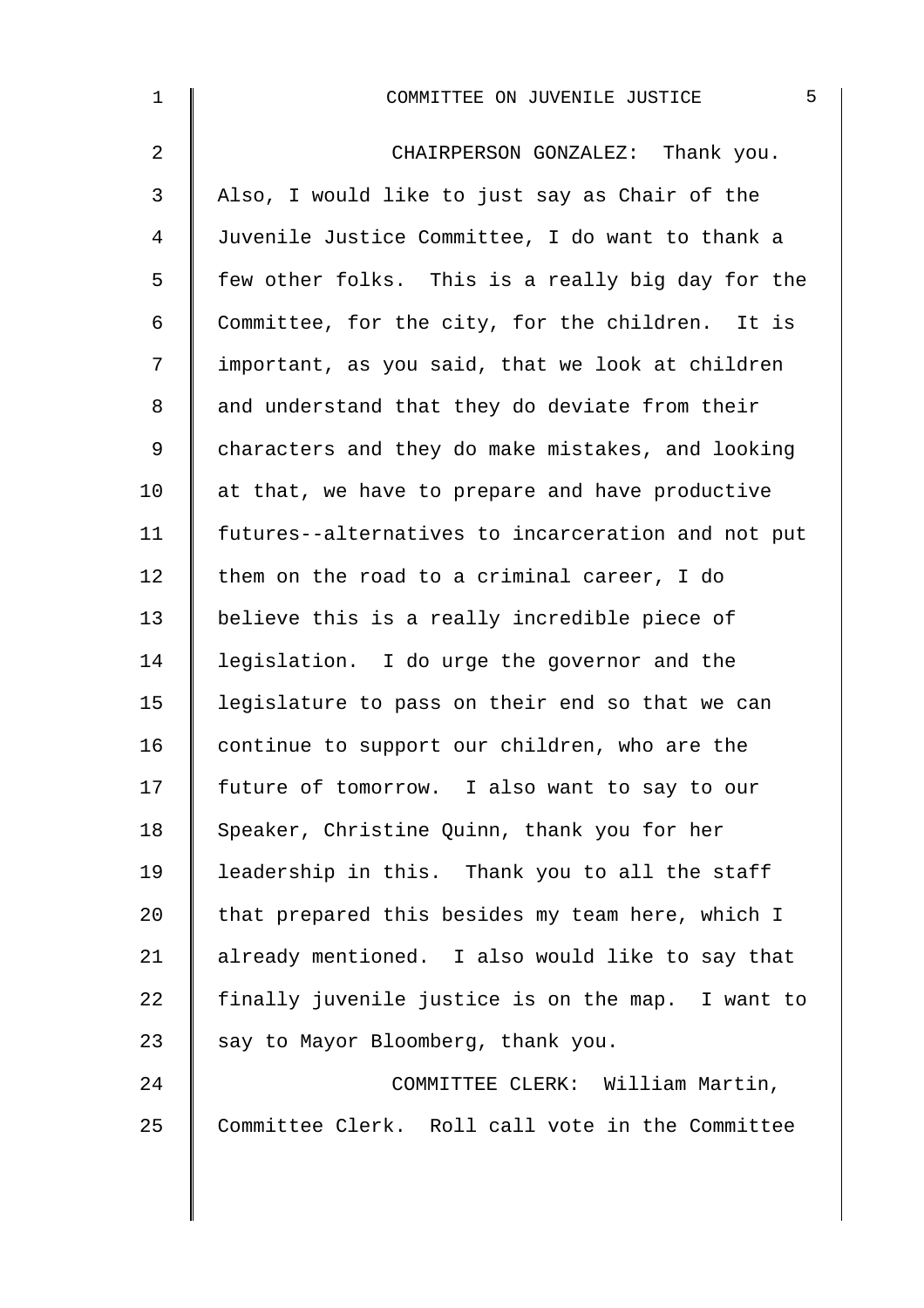| $\mathbf{1}$   | 6<br>COMMITTEE ON JUVENILE JUSTICE                 |
|----------------|----------------------------------------------------|
| $\overline{2}$ | on Juvenile Justice resolution 1067. Council       |
| 3              | Member Gonzalez?                                   |
| 4              | CHAIRPERSON GONZALEZ: Aye.                         |
| 5              | COMMITTEE CLERK: Cabrera?                          |
| 6              | COUNCIL MEMBER CABRERA: Aye.                       |
| 7              | COMMITTEE CLERK: Dromm?                            |
| 8              | COUNCIL MEMBER DROMM: Aye.                         |
| 9              | COMMITTEE CLERK: By a vote of                      |
| 10             | three in the affirmative, zero in the negative, no |
| 11             | abstentions, item is adopted. Members, please      |
| 12             | sign the Committee Report.                         |
| 13             | CHAIRPERSON GONZALEZ: We're going                  |
| 14             | to keep it open for ten minutes. Thank you.        |
| 15             | Okay.                                              |
|                |                                                    |
|                |                                                    |
|                |                                                    |
|                |                                                    |
|                |                                                    |
|                |                                                    |
|                |                                                    |
|                |                                                    |
|                |                                                    |
|                |                                                    |
|                |                                                    |
|                |                                                    |